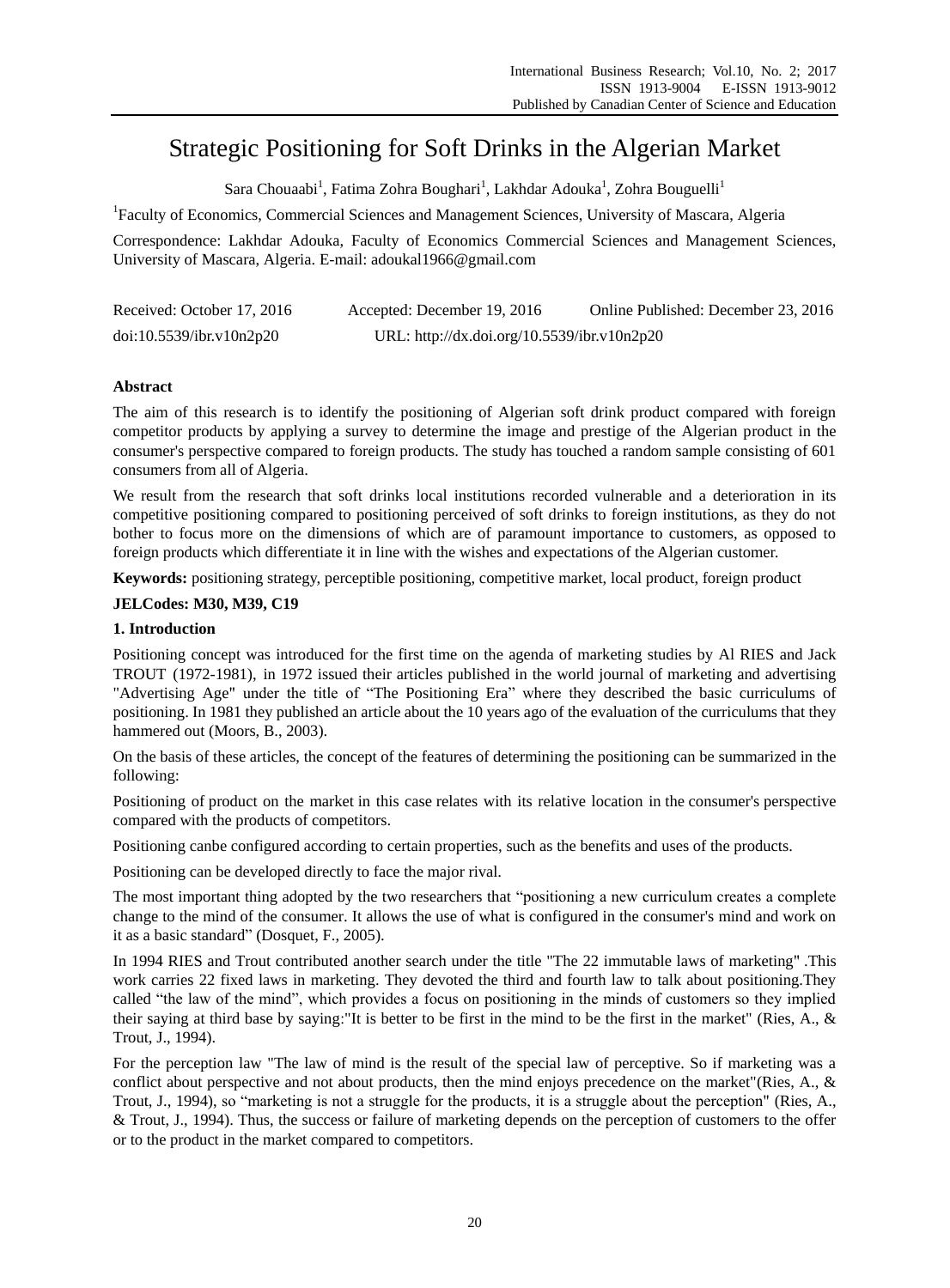#### **2. The Objectives of the Research and the Theoretical Framework of the Subject**

The aim of the research is to measure the perceived positioning of soft drink product in competitive markets, by dropping a practical study on HamoudBoualem Foundation drink compared to the largest rivals in the market at a national level, and determine its position in the Algerian consumer's mind compared to products of some foreign institutions.

The importance of this research lies in studying the competition of the origin Algerian enterprises with the opening of the Algerian markets and the entry of foreign products which own a competitive strength, and when we choose the case of soft drink products that know a great competition due to the large number of competing institutions in this market. This study aims to answer the following question: How positioning strategy enables organizations of soft drink products to face the challenges in competitive markets?

From this question comes a set of sub-questions as follows:

What are the characteristics of soft drinks that have the utmost importance for the Algerian consumer?

How does the positioning of both local and foreign soft drinks determine in the Algerian consumer's mind?

#### *2.1 Concept of Positioning*

Along the lines of the researchers AL Ries and Jack Trout who see positioning as a "special will by occupying a site in the mind of the customer" by filling a number of neural areas where it is a struggle for perception wherein the basic approach of the positioning does not necessarily exist in the creation of something new and different, but in controlling in what will already exist at the top of the mind and reconnection with what it really exists.(Ries, A., &Trout, J., 2001).

Other researchers gave definitions of the term positioning, each according to his point of view linking it to the strategic options of the enterprise or marketing policies that followed by it when both Urban and Hauser (1993) see that " the positioning is something crucial for a new product, not only because it must achieve the benefits and needs of customers and clients, but it must submit what is better than the others competitors in the sector " (Gwin, C. F., & Gwin, C. R., 2003).So they are here demonstrating the importance of identifying the positioning when the foundation provides a new product. But Yves Chirouze (1995) extended this concept by saying "select positioning is a strategic tool that can be used as guarantee to face congestion in terms of products , markets, and advertising, It gives product image differentiates it from competitive products in the minds of consumers according to their expectations" (Yves, C., 1995), The concept here is most comprehensive and shows us the nature of the positioning as a strategic tool in facing the competition and its importance in caring the expectations and desires of consumers.

This was followed by further definitions, Jean-Jacques Lambin (1998) sees that "the concept of positioning explains how does brand position or organization, according to what want to be seen by the intended customers"(Lambin, J.J., 1998). He sees through this definition that the positioning is not particularly to the product but also its role overpasses the brand location or institution as a whole. Kotler (2000) adds that "the positioning is doing a design to the offers of the institution and its pictures to occupy privileged place in the minds of people in the target market" (Kotler, P., 2000) where he considers it essential that this design has specific feature, it is the same definition had been presented, in 2006, in partnership with all of Dubois and Keller (Kotler, P., Keller, K., & Dubois, B. ET MANCEAU D, 2006).

In 2003, the opinion of all of Lendrevie, Levy and Lindon came "positioning is filling a particular market with homogeneous products according to one or more of the specified criteria by the producer" ( Lendrevie, J., &Lévy, J.,& Lindon, D., 2003) . Here researchers focused on that option in select locations back to product standards and not according to the desires of the consumer as it is known and clear in previous definitions.

Researchers - Lendrevie, Levy and London - have developed this definition, in 2006, with another form. It is that "the positioning is a strategic choice through it the foundation seeks to give a presentation (of product, brand, or trade name) position and different credibility and attractive in the market, specifically in the mind of the customer" (Lendrevie, J., &Lévy, J., & Lindon, D., 2006).

Wherein, they added the concept of "discrimination" to display the institution when it chooses a particular positioning add to these the attention of the most important element in determining the positioning which is the desires of the customer.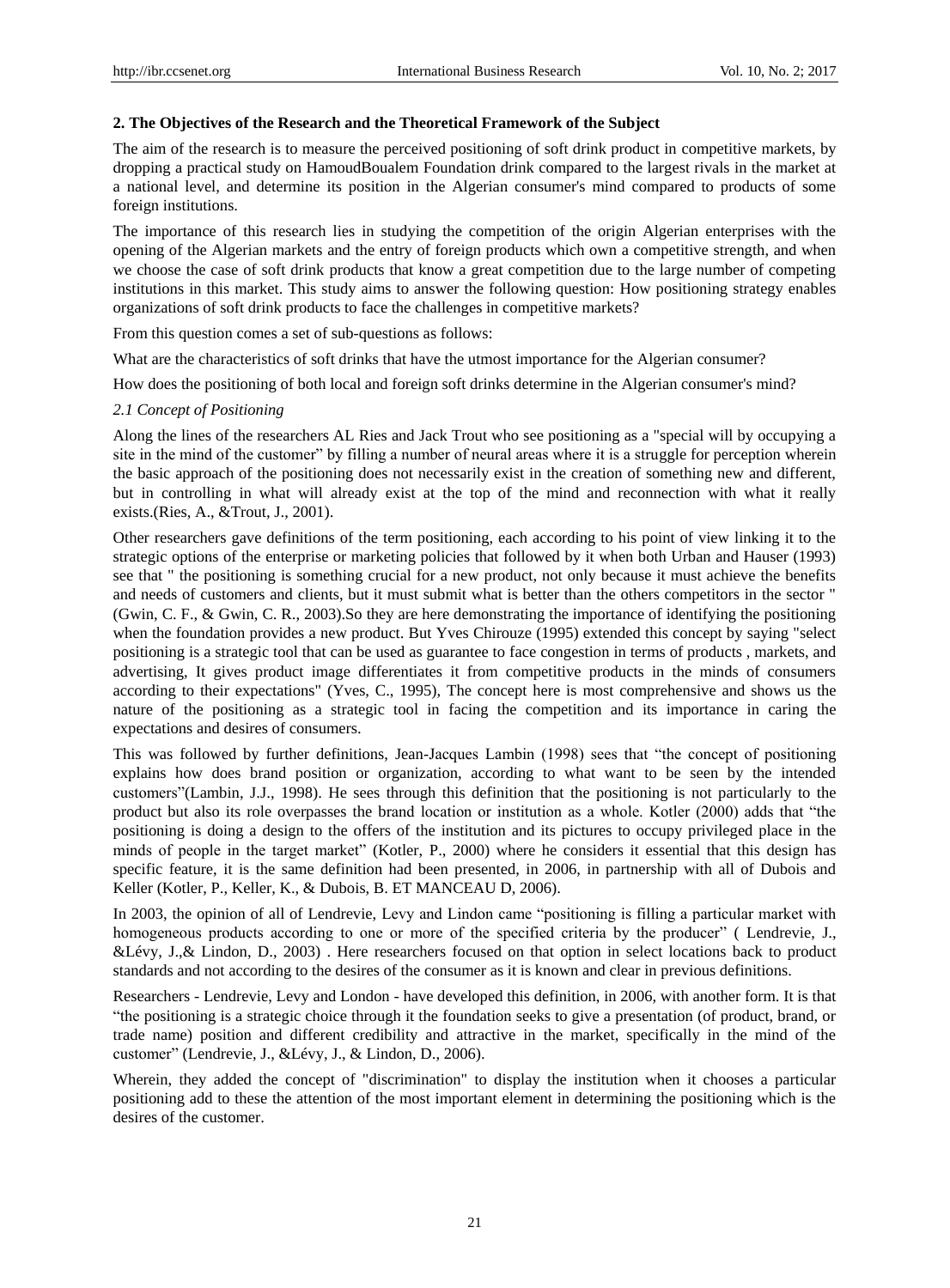This definition focuses on:

The position in the first place requires "a series of decisions and rules adopted in advance for a certain period of time in order to achieve certain objectives relating to public policy" (Lendrevie, J., &Lévy, J., & Lindon, D., 2006).

The goal of positioning is to percept the customers in conformity with the expectations of the foundation. For that, it is necessary to the offer to be credible, and to be different and attractive in comparison with competitors. If after a study of consumer behavior toward the product that perception is different from what was expected, it will prove the failure of this policy.

Evans,in 2003, says that "positioning is the process of creating a product image in the minds of target customers" ( Evans E., 2003) which is consistent with what Richard M.S. and Colin Gilligan (2005) introduced "Positioning is the process of designing an image and value so of target customers can understand what the institution or brand do in comparison with competitors" ( Wilson, R.,& Giligan, C., 2005).

Either Lamb (2004) considers the positioning in terms of its role in marketing management where he says "The positioning is a tool of marketing tools, which can be used to develop an effective marketing strategy" (Lamb, C. W., Hair, J. F., McDaniel, C., Boshoff, C., & Terblanche, N. S., 2004). This explains to us the strategic role of positioning in marketing.

Mullins et al. (2005) confirms this in saying, "The concept of positioning becomes one of the basic components of modern marketing management" (Mullins, J. W., Walker, O. C., & Boyd, H. W. och Larréché, JC , 2005).

From the previous definitions found that the concept of positioning unanimously focuses on the identification of the positioning of a product or a brand could confirm the enterprise uniqueness in the market by giving the product identity and distinctive image from the others competitors, and allow to it to attract and hold the attention of customers, which ensures to it to achieve its profits with a better way.

# *2.2 Importance of the Positioning*

Specialists in marketing pointed to four main reasons to determinethe positioning of product or a particular offer since the beginning of the development of marketing strategy (Lendrevie, J., &L évy, J., & Lindon, D., 2006):

Positioning designed by the institution, but it coupled with the desires of consumers spontaneously. The positioning of all products is determined on a voluntary and involuntary basis. In the light of the multiplicity of brands, customers are turning to identify best, and proceed to classify products according to the attributes and features that concern them and consistent with their conditions.

Determining the positioning of a product involved in the purchase decision, due to the abundance of offers, the consumer uses the product classification system that originates on his conception -he is subjective to do his choice-, therefore, it is better for the institution to develop positioning in accordance with its objectives. Positioning is "the cornerstone of the marketing mix", which referred to by researchers in marketing. It ensures the consistency of the four elements of the marketing mix; this step should precede logically any strategic choice of the elements of the marketing mix - all of the product, the price, distribution, and promotion - so that it is complementary to each other and contributes in the promotion of the salient features and the characteristics in the product.

Positioning ensures continuity, and it is the strong motivation behind all marketing policies. Also it contributes at the clarification of the logisticaloffer that enterprise wants to develop it and to connect with their customers by using it. It also contributes at determining the paths and fields of the development of the product or service mark, and it has a sensitive function because it requires a radical policy involves many risks to modify it, that relates to the creation of confusion in the cognitive process of the brand in the minds of customers.

## *2.3 Positioning Dimensions*

Positioning products is based on two basic principles. They are the definition or identification and discrimination.

# **Identification**

Identification "is the group which the product belongs, from the standpoint of society", known as "World references for the product ".It means the class which the product belongs to in the mind of the consumer. Positioning allows identifying the reference of the product or the offer. It is important to choose the target group addressed by the offer in order to communicate with it because it happens that the same product can be related with more than one reference(Lendrevie, J., &Lévy, J., & Lindon, D., 2006), where the problems and difficulties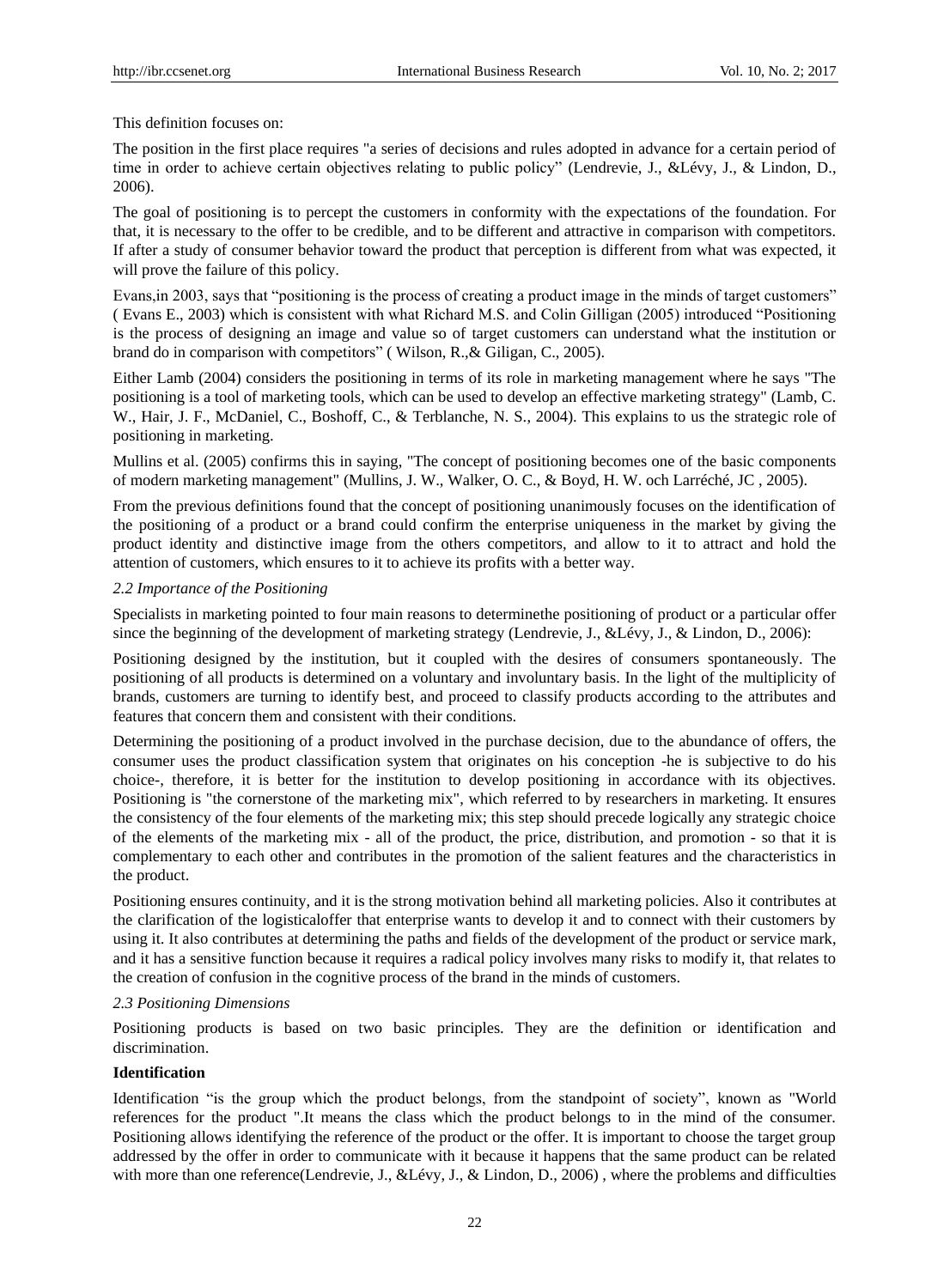decrease whenever the products were addressed to one specific category but the multiplicity of target groups, that product is going to, is another opportunity to expand the positioning selection which is the most important and the most credible(Daghfous, N.,& Filiatrault, P., 2015). .

It should also conduct a detailed study to determine positioning compared to other competitors, and knowing the points of strength and weakness. This is what allows organizations to disclose the advantage of their products. Once we determine the characteristic features, the offer must be combined. Then the show must be evaluated through a survey to a group of consumers. After that, it becomes necessary to develop a perceptual map to compare the offer of the institution with oriented products to the same world of references.

#### **Differentiation**

The second dimension of positioning is differentiation which consists from asking this question "What are the characteristics that we want to reach it through the consumers in our products?" So it is about features that the product is characterized by the same group. The selected property of differentiation of any choice is not the only important property. But it is also the property that by using it the customer can differentiate and distinguish between products and offers in the market (Ingham, M., 1995).

#### *2.4 Measure Multidimensional for Measuring Mental Positioning of Product*

It is the most complex standards and at the same time proves effective in measuring and comparing consumer perception of pictures of different institutions and indicates the position that the concerned institution occupies or wants to occupy it. The application of this measure gives us a graphic representation of the similarities and differences between the positioning of the institutions that were subjected to the measurement through cognitive map, which its structure passes through the following stages:

**• Identify specific characteristics in the evaluation:** At the beginning it must limit these specific characteristics that define mental perception, that customer institutes about the product :physical properties, the advantages of the product, the quality of use, price level...etc.

**• Evaluation of product on basis of specific characteristics:** The second stage is to choose variety of brands in the studied products, and questioning customers about their awareness for these brands concerning these specific characteristics, for this, it can be used a several ways like asking the respondents to choose answers from a specific list given to them, or requiring them to show their approval or disapproval of certain proposals.

**• Establish a cognitive map:**This is happening by showing the results of the previous study and present it in orthogonal graphic where all producers' offers are distributed and placed according to the expectations of consumers. Cognitive map is one of the important ways which by it, marketers can analyze and identify positioning that allows selecting the appropriate strategy in the end. Cognitive maps are only "a perceptions graph of consumer to some of the advantages of the service compared to competitors' services or compared to what the customer is looking forward to it"(Lambin, J. J., 1998).

#### *2.5 Positioning Methodology*

#### 2.5.1 Identify Areas of Competition

Brands Image varies in the minds of consumers depending on the purchase and consumption conditions.

That was necessary to find the specific purchasing behavior effects, and select a different purchase scenarios. In light of the quantitative study tools (interview - meeting) can select different modes for the purchase and use in terms of the general characteristics of the place (house, cafe, office), and in terms of specific and particular dates (in the morning, in the evening, feast days),and from the social context (personal, between friends, with family, at work, ...). By using this process we discover and we reserve the most frequent scenario.We identify each purchasing scenario of the brands that appear in the minds of consumers, and the total which has been obtained is going to be the brands that consumers consider reasonable and appropriate for cases of purchase and use. We should determine the scope and competition fields by asking consumers evoke marks which perceive it that it represents the same purchase conditions.

#### 2.5.2 Perceived Characteristics

Specialists must determine the overall perceived characteristics by consumers, which represents for them firmly believe the fact that a certain thing, where the consumer behavior is influenced by a lot of beliefs about the objective characteristics of the products or services. For example, most consumers in the world consider that Italian shoes are excellent quality products, even if they are other shoes more robust because the feeling toward Italian shoes are always positive. So we should separate these beliefs to identify the most important with keeping in mind three basic characteristics of the classification process: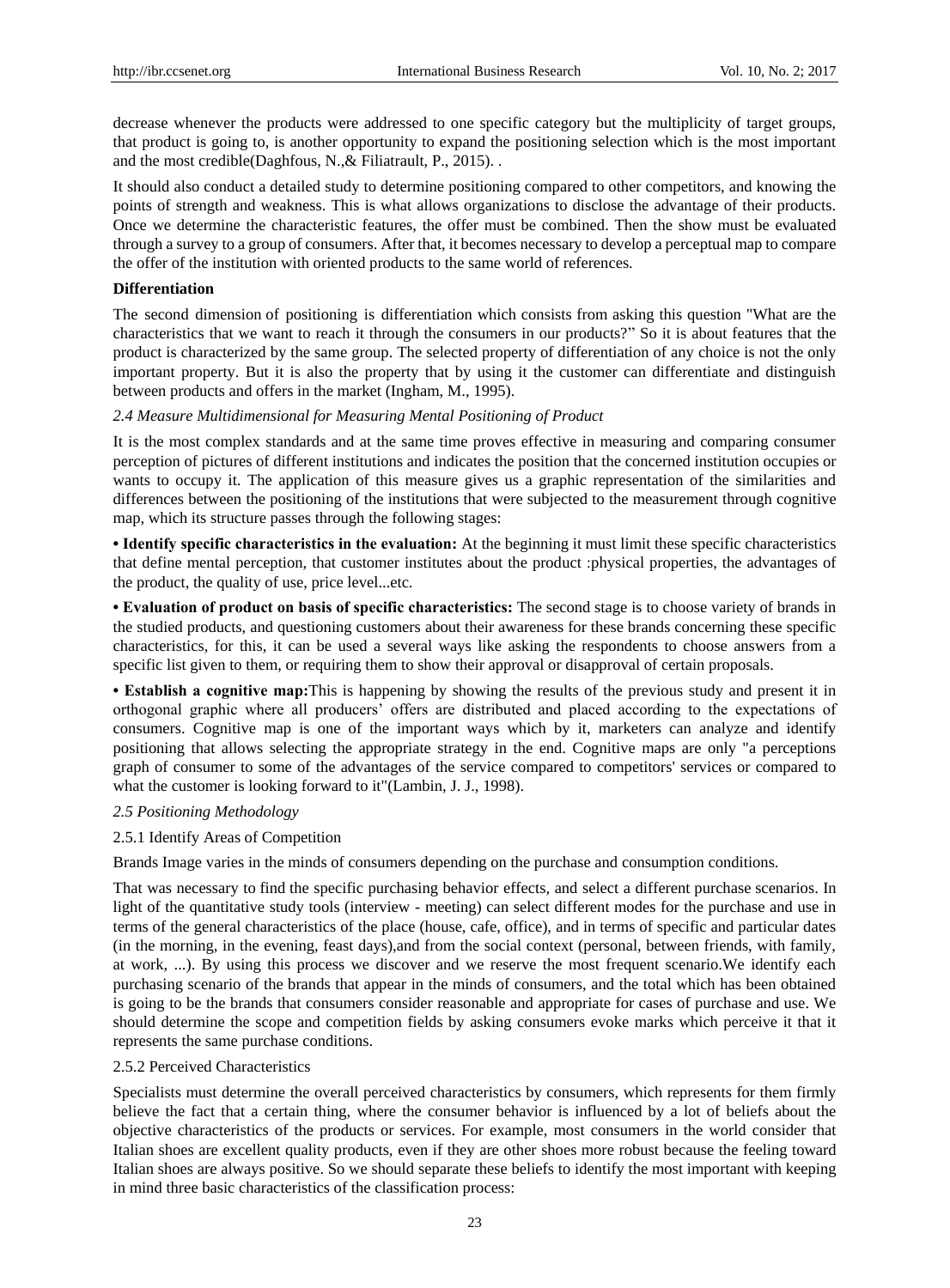- Characteristics that judged to be important by consumers.
- Characteristics that judged to be important are very distinct.

• Characteristics that judged to be important and they are not identical; appear in the consumer's mind when doing the process of making a purchase decision.

2.5.3 Analysis of Consumer Awareness

Consumer awareness of positioning products is analyzed by following these steps (Pioche A. , 1984):

- We established a list of products that are identified its private positioning where varieties of these products is determined by the institutions by identifying competitive fields of the product (the sum conjured elements) in the circumstances and basic conditions for purchase (purchase scenarios).

- Determine the manner in which consumers judge and classify various products and labels, then measure the positioning of each of the marks and the total elements conjured.

Those analyses inform us in clarifying various locations occupied by marks and different products in the minds of consumers, and thus it helps us to identify the most important fundamental points that indicate the possibility of satisfying the desires of customers.

#### 2.5.4 Positioning Selection

The choice of positioning strategy based on the benefits of product purchase justifications, through attention to the tactical aspects of the special decisions and procedures for product marketing mix elements.

#### **3. The Practical Design of the Study**

#### *3.1 Hypotheses of the Study*

According to the previous theoretical narrative about positioning and access products in competitive markets, we can design the following hypothesis:

Each of quality, price, popularity, the most important characteristics that are of utmost importance to the Algerian consumer when choosing his favorite soft drink.

Soft drink HamoudBoualem has better positioning in terms of quality, price and fame in the Algerian consumer's mind.

## *3.2 Methodology of the Study*

The study relies on using method surveyas it seeks to measure the actual position of gaseous drink HamoudBoualemin the Algerian consumer's mind, through the collection of information using the questionnaire tool geared to a sample of consumers of soft drinks, competing in the market at a national level.

#### *3.3 Sample Installation*

In the market, study results gathered from the questions asked on a sample of studied community (target group),this target group are all consumers of soft drinks products from all of Algeria, the sample size was determined by single 601 spread over the entire national territory andit was assembled by using the electronic questionnaire ,programming allows thereception of completed survey lists only.

# *3.4 Drafting the Questionnaire and Analyze the Results*

Based on hypotheses, it was drafting the questionnaire with an easy way to provide the necessary information for the study, by building questions according to measures of attitudes that allow measurement of qualitative studies. There are also different techniques developed by psychologists to determine attitudes standards, carrying their names. Among these techniques, it has been relying on "Likert Quintet" scale technique because it is the most commonly used in marketing. Accordingly, the questionnaire included the following questions:

**- Part 1**: Closed questions related to the personal information of the items of the studied sample (social and demographic information).

-**Part 2**: Questions regarding the purchasing behavior of the sample studied towards soft drinks to determine most important dimensions to the consumer in choosing his drink of choice.

- **Part 3**: Questions designed to evaluate the specific beliefs for products under study, designed to determine the positioning of these products.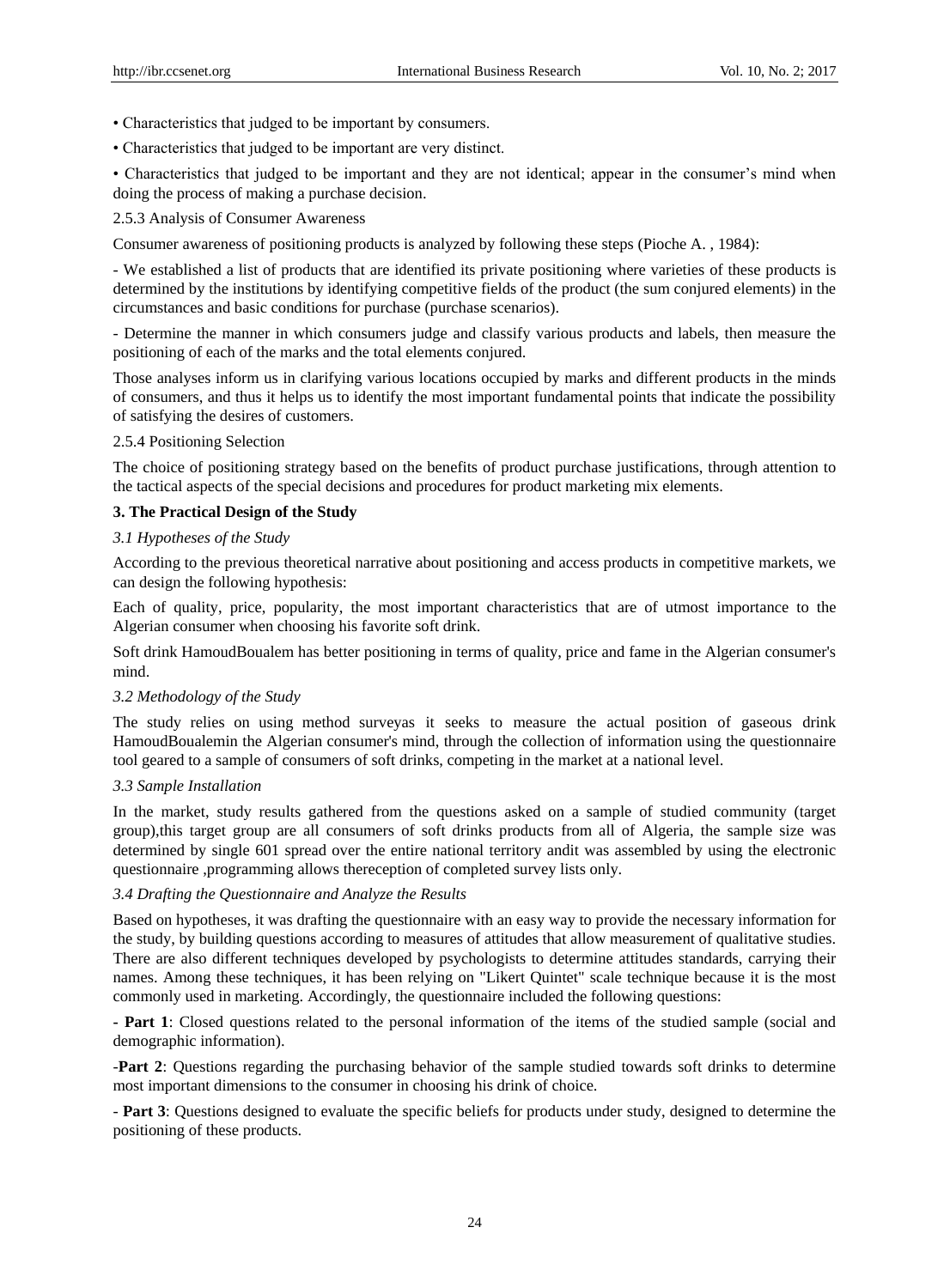#### **4. Analyze and Discuss the Results of the Study**

#### *4.1 Characteristics of the Sample*

Here are the exact description of the personal characteristics of the individual sample:

## Table 1.Distribution of the study sample items according to personal characteristics

| The sex         | Number | percentage<br>(% ) | The<br>Income<br>(1000)<br>DA) | Number | percentage<br>(% ) | The<br>educational<br>level | Number | percentage<br>(% ) | The job          | Number | percentage<br>(% ) |
|-----------------|--------|--------------------|--------------------------------|--------|--------------------|-----------------------------|--------|--------------------|------------------|--------|--------------------|
| Male            | 271    | 45.1               | Without<br>income              | 182    | 30.3               | primary                     | 03     | 0.5                | Without<br>work  | 58     | 9.7                |
| Female          | 330    | 54.9               | Lessthan<br>8                  | 49     | 8.2                | Medium                      | 18     | 3.0                | Student          | 229    | 38.1               |
| The age         | Number | percentage<br>(% ) | From 8<br>to 15                | 131    | 21.8               | secondary                   | 41     | 6.8                | Worker           | 265    | 44.1               |
| Lessthan<br>20  | 43     | 7.2                | From 16<br>to $25$             | 59     | 9.8                | Academic                    | 308    | 51.2               | Director         | 12     | 02                 |
| $30 - 20$       | 421    | 70                 | From 26<br>to $35$             | 62     | 10.3               | Postgraduate                | 231    | 38.4               | free<br>businees | 37     | 6.2                |
| $40 - 31$       | 95     | 15.8               | from 36<br>to $45$             | 34     | 5.7                |                             |        |                    |                  |        |                    |
| $50 - 41$       | 26     | 4.3                | More<br>than45                 | 84     | 14.0               |                             |        |                    |                  |        |                    |
| More<br>than 50 | 16     | 2.7                |                                |        |                    |                             |        |                    |                  |        |                    |
| Total           | 601    | 100                | total                          | 601    | 100                | totale                      | 601    | 100                | Totale           | 601    | 100                |

Descriptive statistical analysis of the sample items indicates that the largest contribution to the slide in the study sample are female, including 54.9%, while the male category was41.1%. The largest segment in terms of age group was between 20 years and 30 years, with number of 421 by 70%, followed by category between 31 years and 40 years (15.8%). As for the part of the income, the category without income represented 182 single by 30.3%.and for the category of income earnersis formedthe rest , about 77.9%. The largest part of it, is for the income earners category of between 8,000 DA and 15,000 DA which is considered by 132 single by 21.8 % of the total sample. In terms of educational level, the university category taking largest part 308 single by 51.2%.

#### *4.2 Test Hypotheses*

Each of quality, price, popularity, the most important characteristics that are of utmost importance to the Algerian consumer when choosing his favorite soft drink.

The following table presents the averages of consumer answers about the special considerations when choosing the gaseous favorite drink, which affecting the purchasing behavior.

Table 2.Ranking the most important properties of soft drinks for consumers

|                                              |                  | The        |           |           |           |            |
|----------------------------------------------|------------------|------------|-----------|-----------|-----------|------------|
| Drink properties                             | Not important at | <b>Not</b> | Somewhat  | important | Very      | arithmetic |
|                                              | all              | important  | important |           | Important | average    |
| 1. The price of drink                        | 44               | 110        | 191       | 168       | 88        | 3.24       |
| 2. Quantity                                  | 43               | 113        | 174       | 195       | 76        | 3.25       |
| 3. The reputation of drink                   | 07               | 26         | 81        | 130       | 357       | 4.45       |
| 4. The quality of composition<br>(the taste) | 03               | 06         | 32        | 188       | 372       | 4.53       |
| 5. The proportion of gas in the<br>drink     | 30               | 38         | 114       | 224       | 195       | 3.86       |
| 6. proportion of sugarin the<br>drink        | 51               | 93         | 136       | 205       | 116       | 3.4        |
| 7. feeling refreshed when<br>taken           | 18               | 16         | 55        | 164       | 348       | 4.34       |

Through mathematical averages in the table, we note the convergence of the arithmetic average to the characteristic of "the price of drink." by (3.24) with the arithmetic average of amount of drink of characteristic by (3.25), both of them are in the field of answer "important", which shows that both these properties are of considerable importance to the Algerian consumer when choosing compositions of his favorite drink. As for the characteristics of the quality of the drink, it has ranged between the "important" and "very important", where all of the feature, "the proportion of gas beverage" and feature "sugar beverage" in the field "important," with an arithmetic mean estimated (3.86) and (3.40) for each respectively. This shows that they have the same degree of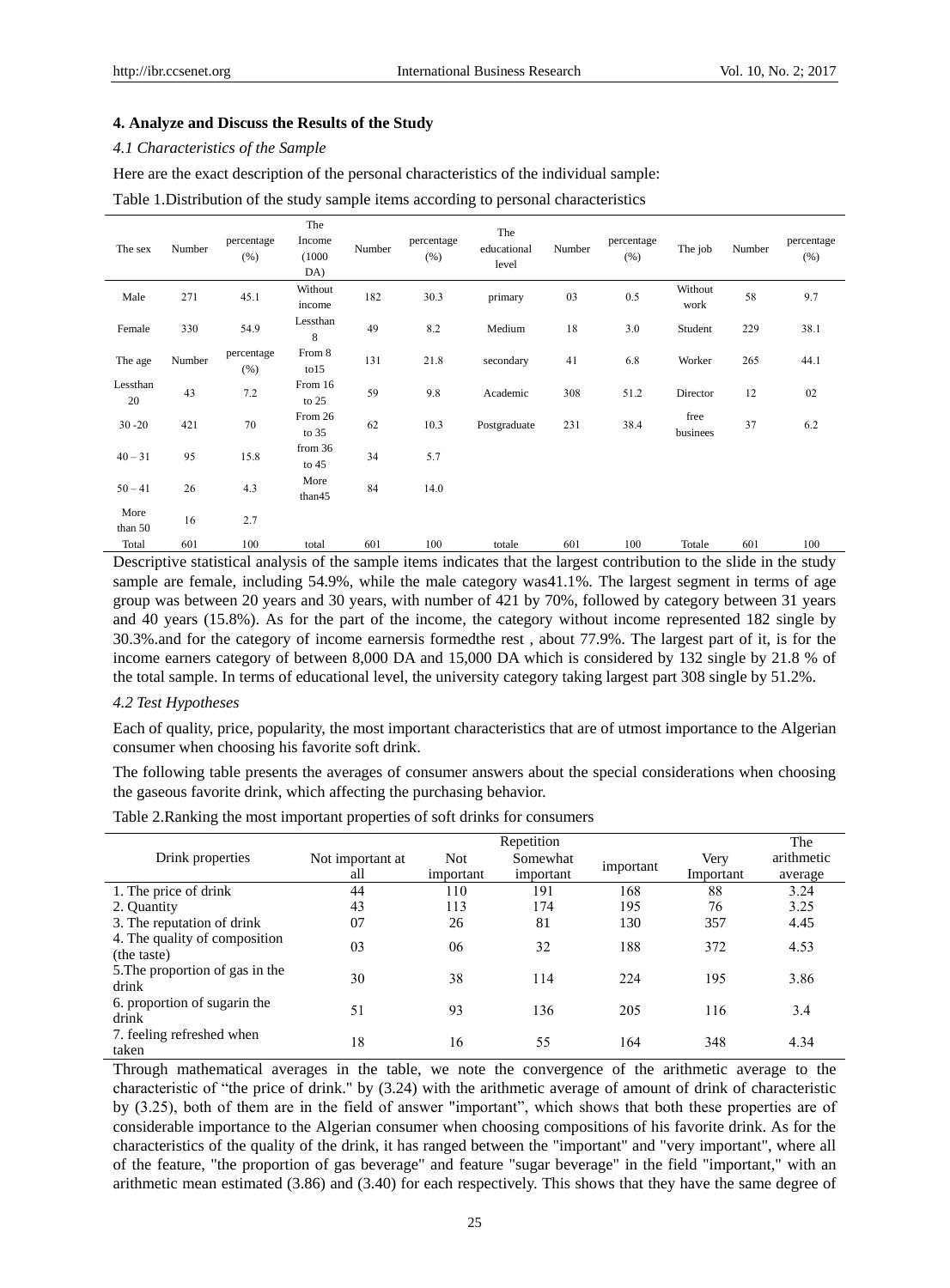importance. It was found that each of the two properties "quality structure" and "feeling refreshed 'as the most important ever for the Algerian consumer as well as " reputation of the drink "that fall within the domain" very important "with an arithmetic mean estimated (4.45), where averages were estimated by (4.53) and (4.34), respectively, and both of them are entering into the field " very important."

We conclude by the results that all of the price of the soft drink, and his fame, and its quality, has an importance to the Algerian consumer when choosing his preferred drink.Thus it is affecting his purchasing behavior to this product. However, the quality and reputation of the soft drink two properties which represent the maximum and more important than other characteristics.

Soft drink HamoudBoualem has better positioning in terms of quality, price and fame in the Algerian consumer's mind.

After the installation of soft drinks, the most important characteristics to consumers when choosing their favorite drink, we analyzed the perception of consumers for products of the following marks: - HamoudBoualem - Pepsi - Coca-Cola - Ifri ,based on a series of questions to evaluate the product HamoudBoualem compared to some foreign and domestic productsby assessing the characteristics of each product by consumers' estimation to the degree of availability of these characteristics of the products under study, according to "Likert":

Table 3. Ordering brands to soft drinks products, according to the availability of the most important characteristics to the consumer

| <b>Dimensions</b> | Feature                                 | The order of products |       |               |       |  |  |
|-------------------|-----------------------------------------|-----------------------|-------|---------------|-------|--|--|
|                   |                                         | Coca cola             | Pepsi | HamoudBoualem | Ifri  |  |  |
|                   | The quality of composition (good taste) | 04.74                 | 04.42 | 03.92         | 02.95 |  |  |
| the quality       | <b>Ouality of feeling refreshed</b>     | 03.83                 | 03.40 | 03.94         | 03.59 |  |  |
|                   | The multiplicity of tastes              | 01.10                 | 01.08 | 03.99         | 03.88 |  |  |
|                   | The multiplicity of shapes and sizes    | 04.18                 | 03.92 | 03.60         | 03.59 |  |  |
| Price             | Appropriate price to all social groups  | 03.01                 | 02.91 | 03.82         | 03.83 |  |  |
|                   | Consensus of price with size            | 03.35                 | 03.24 | 03.85         | 03.82 |  |  |
|                   | Consensus of price with quality         | 03.74                 | 03.53 | 03.87         | 03.58 |  |  |
| Promotion         | Availability of the product             | 04.31                 | 03.99 | 04.13         | 03.12 |  |  |
|                   | The attractiveness of advertisements    | 04.21                 | 04.20 | 03.19         | 02.71 |  |  |
|                   | The attractiveness of packaging         | 03.85                 | 03.68 | 03.53         | 03.36 |  |  |
|                   | Product reputation                      | 04.50                 | 04.20 | 03.48         | 02.01 |  |  |

It shows through the table that both the soft drink Coca-Cola and Pepsi position in the minds of Algerians consumers on the basis of "quality composition (good taste)," by convergent arithmetic averages, where the arithmetic average of the approval of the customers about the availability of this feature in the drink of coca cola (04.74), and Pepsi (04.42) and with a very simple difference.Both the drinks - Coca-Cola and Pepsi - were getting closer in the availability of characteristic "product reputation or reputation" where the arithmetic average of the approval of the sample on the latter was in drink Coca-Cola (04.50) and in Pepsi was (04.20).

[In connection with](javascript:void(0);) previous results both producers – Pepsi and Coca Cola – focused on positioning based on most important characteristics to the Algerian consumer and focus on itmore than the remaining properties, which national institutions for the production of drinks – HamoudBoualem and Ifri did not depend on it in theirpositioning [strategy,](javascript:void(0);)where HamoudBoualem products focused on the positioning , according to characteristic of product availability with an arithmetic mean to the approval of consumers reached by(04.13) ,butCoca-Cola drinks preceded it also in providing this property with an arithmetic mean reached (04.31) , although the difference was slight, but it affects the Foundation's positionin the market.

Consumers was agree with an arithmetic mean by (03.88) that Ifri products focused on positioning according to the characteristic of the multiplicity of [tastes,"](javascript:void(0);) and the same opinion about its focus on the characteristic of the price agreement with the size" and "appropriate price for the various social groups" with a very simpledifferences of arithmetic average, [as shown in the table.](javascript:void(0);)

## *4.3 Cognitive Map*

According to the results obtained from previous answers, we can determine the positioning of soft drinks for marks studied in the minds of customers through the development of a cognitive map as shown in the following figure 1.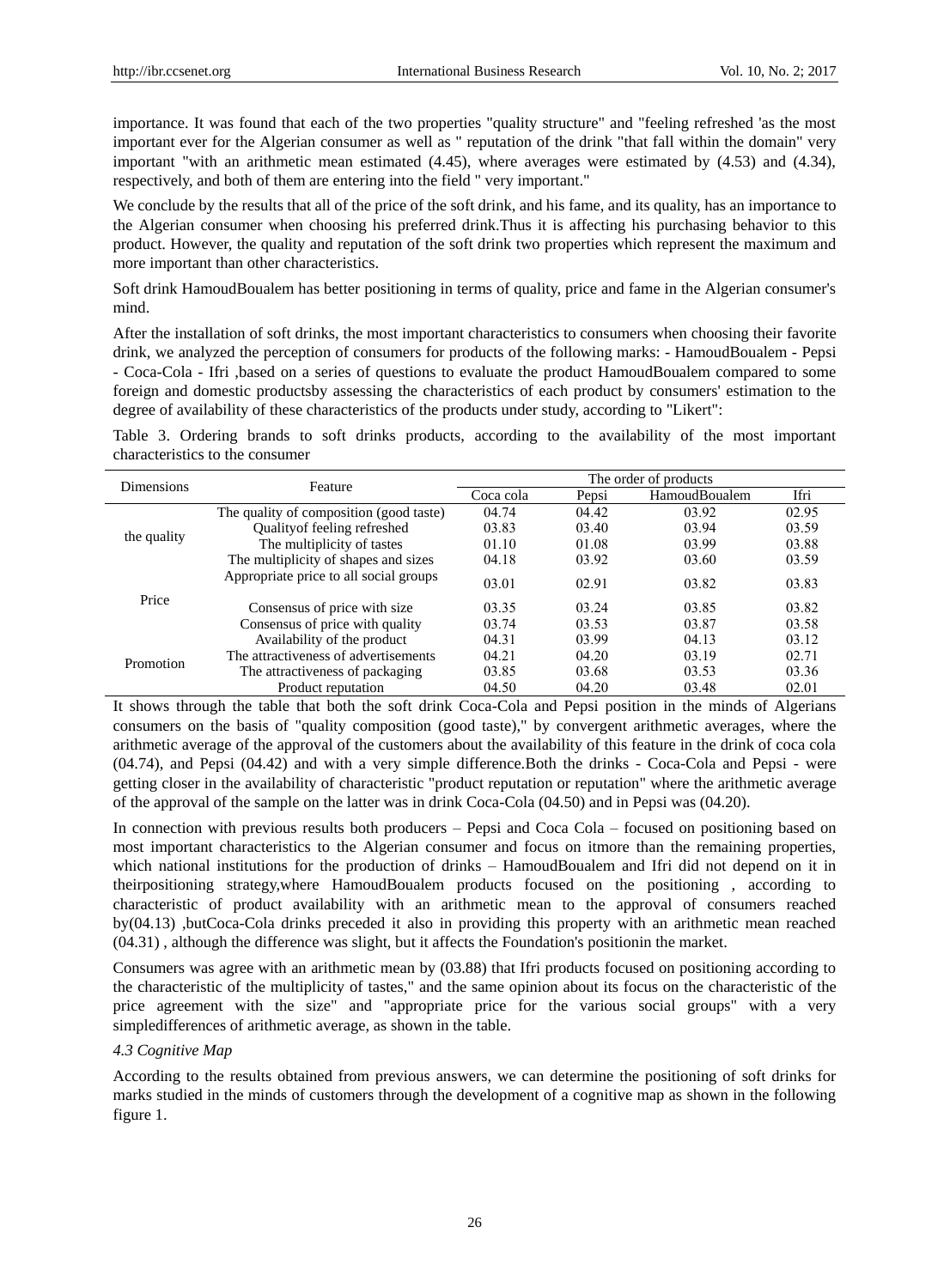



In our analysis of the final study results, we see that, from all drink product properties, such as: "the quality of the drink," "fame", and the price", that the most important features to the Algerian customers are "the quality of the drink" and "brand reputation" where these are considered the most influential properties than " the price" characteristic on the Algerian consumer behavior when he chooses and buys his favorite drink.

By analyzing the cognitive map of th[epositioningof](javascript:void(0);) carbonated [drinksunderstudy](javascript:void(0);) in the [mindsof](javascript:void(0);) Algerian [consumers,](javascript:void(0);) we note that the Coca-Cola [drinkissuperior](javascript:void(0);) to all other products in [focusing](javascript:void(0);) on the [mostimportantcharacteristics](javascript:void(0);) to thesat selected its [positioningstrategy](javascript:void(0);) in the [consumer'](javascript:void(0);) s [mind, followedby](javascript:void(0);) Pepsi products with a very [simpledifference.](javascript:void(0);)It [is](javascript:void(0);) noticeable through the [form](javascript:void(0);) that [bothbrands](javascript:void(0);) are [close](javascript:void(0);) to each other in the [selectionof](javascript:void(0);) their [positioning](javascript:void(0);) in the mind of the Algerian [customer](javascript:void(0);) , where their maps appear when they are about to [congruence](javascript:void(0);) in [somepropertiesandidentical](javascript:void(0);) i[n other.](javascript:void(0);)

Also w[e note](javascript:void(0);) that HamoudBoualem drinks tried to [positioning](javascript:void(0);) on th[e basisof](javascript:void(0);) the combination fal[l characteristics](javascript:void(0);) , as [shown](javascript:void(0);) in th[e figure,](javascript:void(0);) and did not [try](javascript:void(0);) to [focus](javascript:void(0);) on th[e mostimportantcharacteristics](javascript:void(0);) to the [customer,](javascript:void(0);) when w[e can](javascript:void(0);) say that the [perceivedpositioning](javascript:void(0);) to the HamoudBoualem products [isappearedweak.](javascript:void(0);)

[Compared](javascript:void(0);) to [competitors,](javascript:void(0);) with [regard](javascript:void(0);) to the [mostimportantdimensions](javascript:void(0);) to the Algerian [consumers](javascript:void(0);) even they are [considered,](javascript:void(0);) it [did](javascript:void(0);) not [focus](javascript:void(0);) on extent required.

While The Ifri [drinks](javascript:void(0);) [has](javascript:void(0);) chosen weakest [positiona](javascript:void(0);)mong all [drinks, even](javascript:void(0);) if they tried to [focus](javascript:void(0);) on [someof](javascript:void(0);) the [properties](javascript:void(0);) as: "the multiplicity [of](javascript:void(0);) [tastes,](javascript:void(0);) the [accordanceof](javascript:void(0);) the price with [size"](javascript:void(0);) , [and](javascript:void(0);) ["acceptable](javascript:void(0);) [price](javascript:void(0);) for the [varioussocialgroups,](javascript:void(0);) they [did](javascript:void(0);) not [over take](javascript:void(0);) them [adequately](javascript:void(0);) .in [addition,](javascript:void(0);) these [properties](javascript:void(0);) are not the [mostimportant](javascript:void(0);) for the Algeria[n customer](javascript:void(0);) when he [buys](javascript:void(0);) his [favoritedrink.](javascript:void(0);)

# **5. Conclusion**

Considering that soft drinks represent "the Algerian family fruit", therefore the Algerians consumers care much by accordance of these products with their desires in conditions of "quality" and "celebrity brand" without focusing on the feature of "price" significantly, and foreign products have taken advantage of this feature to their benefit, where it had chosen positioning according to these two properties, which earned her a great successes pit high prices compared to local products.

Soft drinks for local institutions are occupying deteriorated competitive position and translates its weak marketing strategy because they do not focus more on the dimensions that havemore importance according to the customers, which cause the weakness ofits development in competitive markets and the failure of itsprogress